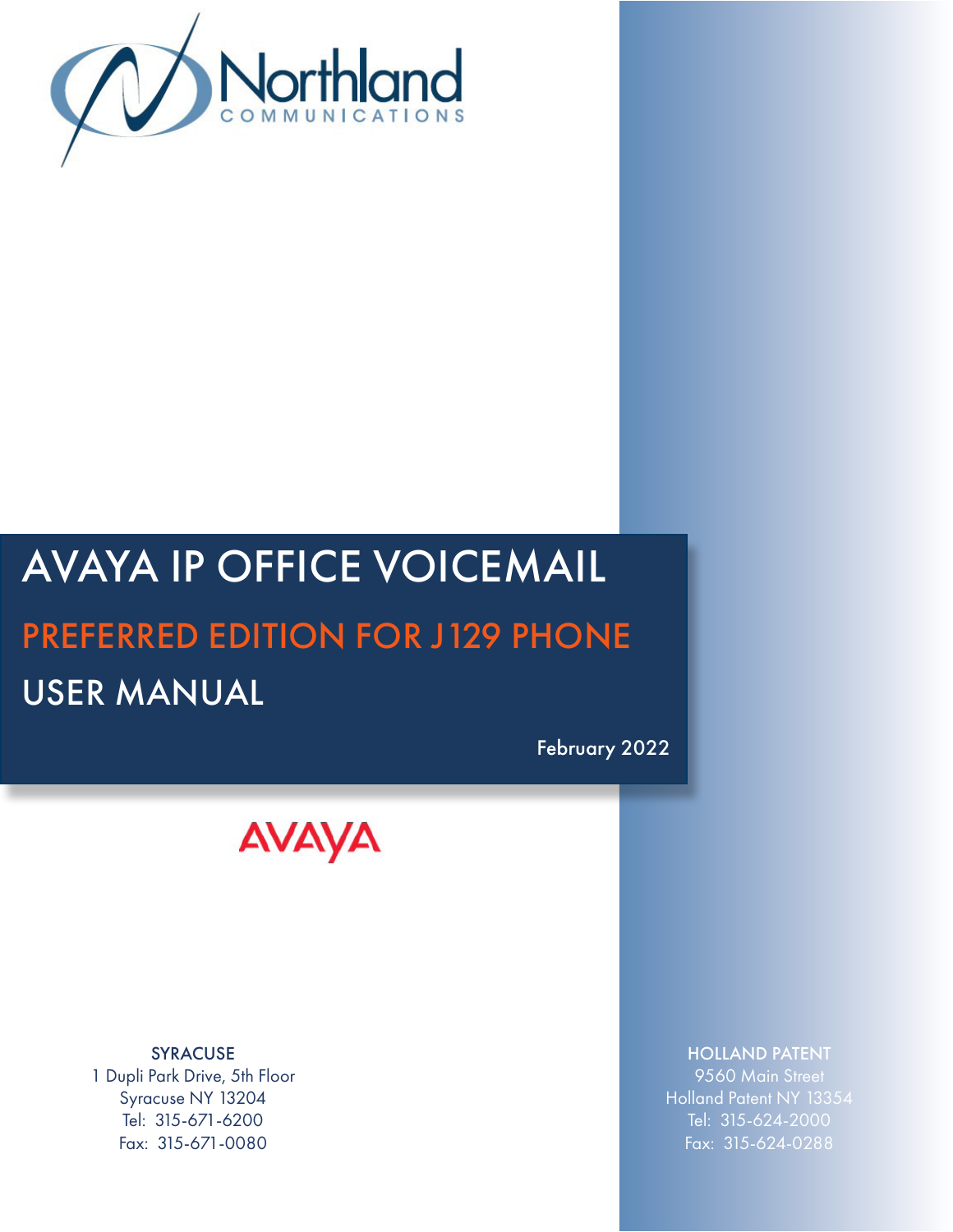<span id="page-1-0"></span>MESSAGE KEY: The J129 Phone does not have a message key. Dial \*17or access voicemail through the menu key.

**MAILBOX NUMBER:** Your Extension Number or an Assigned Number.

PASSWORD: You do not have a password initially. You will be forced to create one the first time you log in. Your new Password must be between 6 and 15 numbers and it must be secure (you cannot use your extension number, any series of numbers ie: 123456, or a repeat of numbers ie: 111111). It is recommended that passwords be complex and that you change them often.

RECORDED NAME: Your name is played as a confirmation when you log in to your mailbox. It is also used for other system announcements including the company directory search feature, and when you leave a message for another internal user.

NOTE: You will be FORCED to create your Password and record your name the first time you log in to your mailbox.

GREETINGS: By default callers who reach your mailbox hear the system greeting. "Your call has been answered by Avaya IP Office (Name) is not available. To leave a message, wait for the tone".

You can replace this greeting with one that you record. You can record a library of up to 9 personal greetings and assign them for specific call situations. Please see [page 3](#page-3-0) for the description of calls types.

COMMANDS: Commands are activated by pressing Numbers and Signs on the dial pad.

PROMPTS: A Synthesized Voice summarizes your Mailbox, gives available Commands and options.

NOTE: You do not need to listen to prompts or greetings. Enter desired command or press 1 to bypass a personal greeting.

LOG IN: You must log in using the password you created to Retrieve and Send Messages, Change Password, Record Name and Greetings.

HELP: To Receive help at any time press \*H (4)

# \*\*MAILBOX INFORMATION\*\* \*\*ACCESS YOUR MAILBOX (LOG IN)\*\*

#### LOG IN TO YOUR MAILBOX

NOTE: See [page 3](#page-3-0) for first time mailbox setup instructions.

When you have new messages, the light on your phone lights and/or you will receive an email notification when configured in your system settings by a System Administration.

#### FROM AN INTERNAL EXTENSION:

Press MAIN MENU Key Scroll to Voicemail Press SELECT Softkey Or Dial \*17 Enter Your Extension (Mailbox) Number and Press # Enter your password and Press #

NOTE: At your own desk you do not have to enter your mailbox number. When prompted for the mailbox number, press #.

#### FROM AN EXTERNAL NUMBER:

Dial: Your Backdoor Number When the system answers: Enter Your Extension (Mailbox) Number and Press # Enter your password and Press # OR Dial: Your Direct Dial (DID) Number Press \*7 Enter Your Extension (Mailbox) Number and Press # Enter your password and Press #

NOTE: If you are using the Twinning feature, you cannot dial your own direct dial number to check for messages.

Once you log in:

- + IP Office plays a summary of new messages in your mailbox.
- + You do not have to listen to voice prompts. You can enter commands immediately.
- + To begin playing messages immediately after logging in Press 2.

| To:                       | Press:         |
|---------------------------|----------------|
| Skip Header               | 0              |
| Forward                   | 1              |
| Restart                   | $\overline{2}$ |
| Replay without header     | 0              |
| <b>Skip to Previous</b>   | $*_{2}$        |
| Pause/Resume              | 3              |
| Replay Header             | 23             |
| Back 5 Seconds            | 5              |
| Restart                   | $*_{5}$        |
| Advance                   | 6              |
| Save and Skip Category    | *#             |
| Save and Play Next        | #              |
| <b>Play Next</b>          | **4            |
| Delete and Play Next      | $*3$           |
| Restore deleted message   | * * g          |
| Print Fax (if applicable) | * 1            |

## NOTE:

 If you do not delete or save a message, it becomes an OLD message and is automatically deleted in 30 days.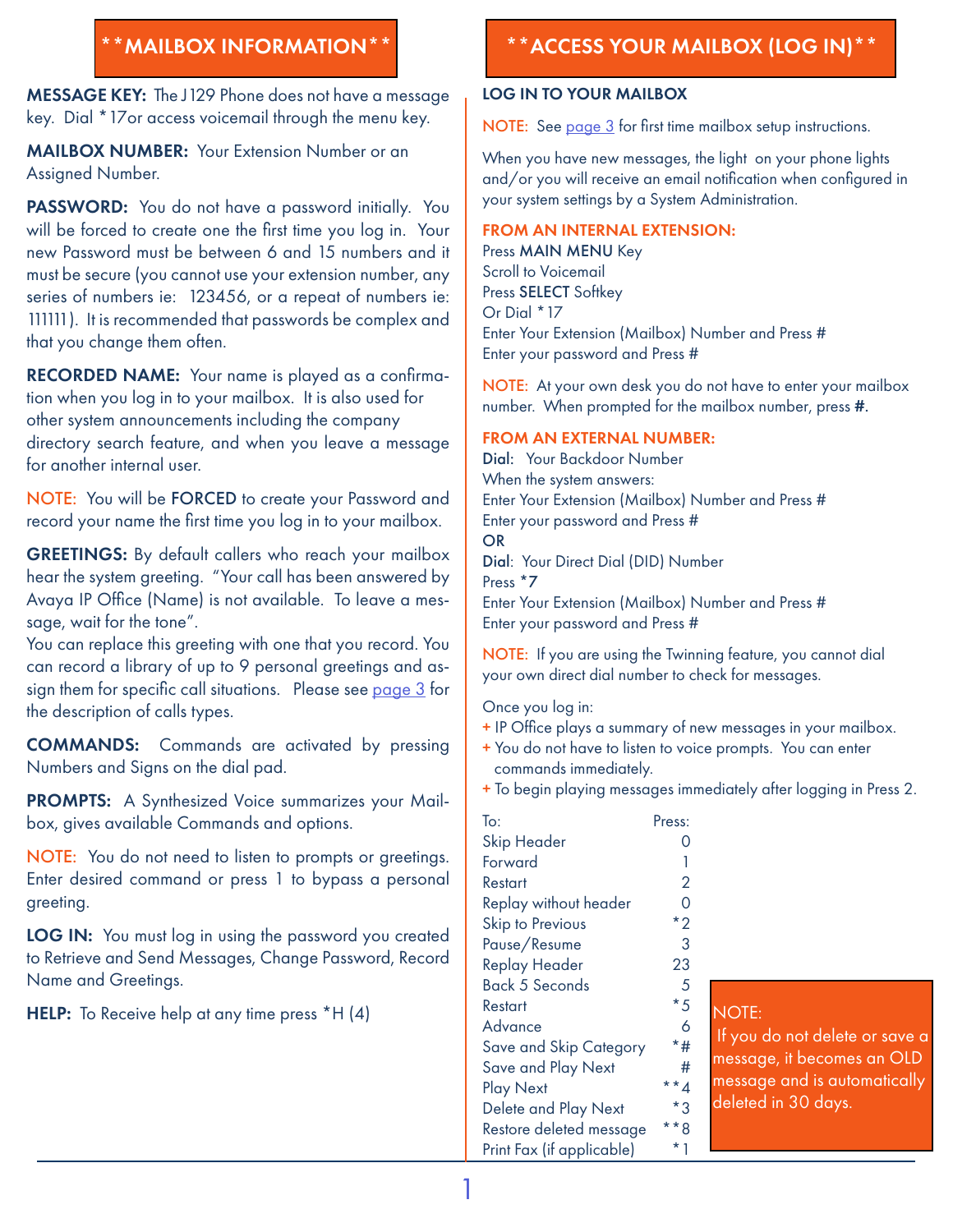# CHANGE MAILBOX INFORMATION \*\* **And X \*** \* \* OTHER VOICEMAIL FEATURES \* \*

#### RECORD OR CHANGE GREETINGS (Log in to your mailbox)

NOTE: See [page 3](#page-3-0) for first time mailbox setup instructions

Press 3 to access greeting menu Press 1 to create, change, delete a greeting Enter Greeting number (1-9) Voice prompt indicates if greeting is recorded When Greeting is already recorded, you hear a prompt to Press 1 again to rerecord. Begin speaking after the tone Press 1 to end recording Press 23 to listen Press \*3 to delete and rerecord Press # to APPROVE stay on line to activate

IMPORTANT: A greeting must be activated. Stay on the line and follow voice prompts to activate the greeting. Voice prompt will give you call type options (see [page 3](#page-3-0)) When activating as temporary, you will be prompted to enter the number of days you wish greeting to remain active. (Between 0 – 30). If 0 is chosen, greeting remains active until you deactivate it.

#### CHANGE PASSWORD (Log in to your mailbox)

Press 5 For Personal Options Press 4 To Change Password Enter your new password and # key Enter your new password again and # key

#### CHANGE RECORDED NAME (Log in to your mailbox)

Press 5 For Personal Options Press 5 To Record Name Speak your name after the tone Press 1 To End Recording Press # To Accept Recording

#### ACTIVATE A GREETING (Log in to your mailbox)

Press 3 to access greeting menu Press 3 To activate greeting Enter Greeting Number (1-9) If you have not already recorded the greeting: Record at the tone Press 1 to end recording Press # to Approve If you have already recorded the greeting: Press 0 to listen to it Follow voice prompts to select required call type Press # exits you to the greeting menu

#### DEACTIVATE A GREETING (Log in to your mailbox)

Press 3 to access greeting menu Press 0 To listen Enter Greeting Number (1-9) then Press \*8

LEAVE MESSAGE: Leave a message without ringing the phone: Internal: Press # and enter the mailbox number At tone: Leave your message and hang up.

CALL TRANSFER TO A MAILBOX: Transfer a caller to a mailbox. With Caller on line Press TRANSFER Key Press # and Enter mailbox number Press TRANSFER Key or COMPLETE Softkey Immediately

#### FORWARD MESSAGES TO ONE OR MORE MAILBOXES

While listening to a message

- Press 1 To begin forward process
- Press 2 To forward with comment
- Record at the tone Press # To end your recording
- Enter a list of extensions separated by # sign
- Press # at the end of list to indicate you have finished
- Press # to deliver the forwarded message

MAILBOX OPTIONS When in a mailbox on the system

Press \*7 to log in to your mailbox

Press \*8 to be transferred to another extension Press # to return to previous menu

#### CHANGE VOICEMAIL TO EMAIL OPTIONS

Voicemail to email options on the J129 phone must be done by a System Administrator. Options are:

- **OFF** Messages will be received on your desk phone.
- **COPY** Messages are received in both your email and on your desk phone, you must manage them in both.
- FORWARD Messages are sent to your voicemail as a wave file attachment and are not left on your desk phone.
- ALERT Messages are received on your desk phone and the system will send you an email to alert you of a new voicemail.